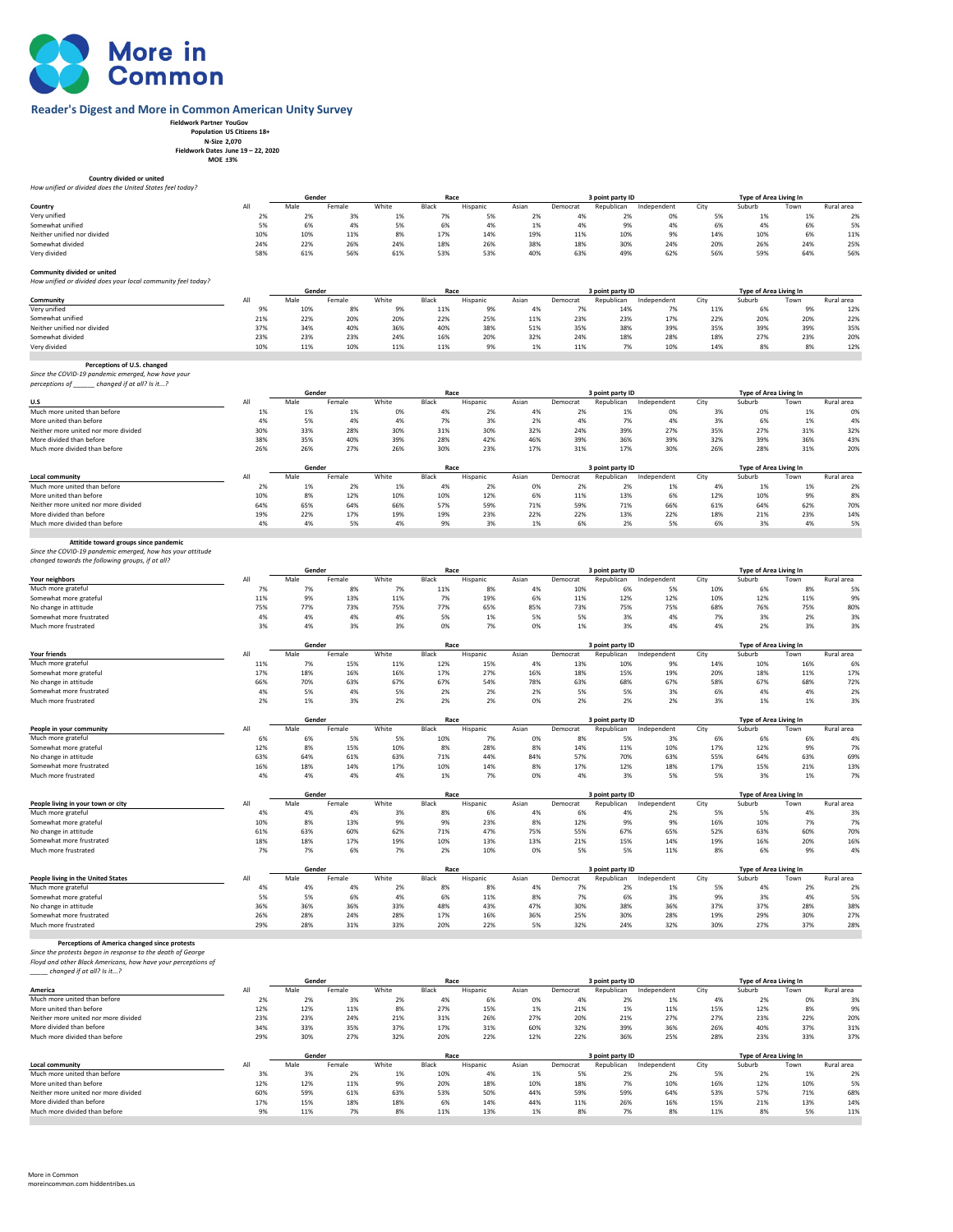

## **Attitide towards groups since protests<br>Since the protests began in response to the death of George<br>Floyd and other Black Americans, how has your attitude changed<br>towards the following, if at all?**

|                                                                                                 |            | Gender      |               |              | Race         |                 |             |                 | 3 point party ID  |                    |             | Type of Area Living In |             |            |
|-------------------------------------------------------------------------------------------------|------------|-------------|---------------|--------------|--------------|-----------------|-------------|-----------------|-------------------|--------------------|-------------|------------------------|-------------|------------|
| Your neighbors                                                                                  | AI<br>9%   | Male<br>8%  | Female<br>9%  | White<br>8%  | Black<br>4%  | Hispanic<br>14% | Asian<br>6% | Democrat<br>7%  | Republican<br>8%  | Independent<br>9%  | City<br>13% | Suburb                 | Town        | Rural area |
| I'm much more grateful for them<br>I'm somewhat more grateful for them                          | 8%         | 9%          | 7%            | 9%           | 7%           | 8%              | 7%          | 9%              | 10%               | 7%                 | 8%          | 7%<br>10%              | 8%<br>9%    | 8%<br>3%   |
| No change in attitude                                                                           | 78%        | 78%         | 77%           | 79%          | 82%          | 73%             | 66%         | 79%             | 77%               | 78%                | 74%         | 76%                    | 78%         | 86%        |
| I'm somewhat more frustrated by them                                                            | 3%         | 2%          | 4%            | 2%           | 2%           | 5%              | 21%         | 4%              | 2%                | 4%                 | 2%          | 4%                     | 5%          | 2%         |
| I'm much more frustrated by them                                                                | 2%         | 2%          | 2%            | 2%           | 6%           | 0%              | 0%          | 2%              | 3%                | 2%                 | 3%          | 3%                     | 0%          | 1%         |
|                                                                                                 |            |             |               |              |              |                 |             |                 |                   |                    |             |                        |             |            |
| <b>Your friends</b>                                                                             | All        | Gender      |               |              | Race         |                 |             |                 | 3 point party ID  |                    |             | Type of Area Living In |             | Rural area |
| I'm much more grateful for them                                                                 | 12%        | Male<br>10% | Female<br>14% | White<br>13% | Black<br>13% | Hispanic<br>8%  | Asian<br>4% | Democrat<br>10% | Republican<br>12% | Independent<br>12% | City<br>14% | Suburb<br>11%          | Town<br>14% | 9%         |
| I'm somewhat more grateful for them                                                             | 15%        | 15%         | 15%           | 14%          | 10%          | 18%             | 8%          | 21%             | 10%               | 13%                | 18%         | 15%                    | 17%         | 9%         |
| No change in attitude                                                                           | 67%        | 69%         | 65%           | 69%          | 69%          | 63%             | 70%         | 64%             | 72%               | 67%                | 62%         | 67%                    | 63%         | 78%        |
| I'm somewhat more frustrated by them                                                            | 5%         | 6%          | 4%            | 3%           | 6%           | 10%             | 17%         | 4%              | 5%                | 6%                 | 3%          | 6%                     | 7%          | 3%         |
| I'm much more frustrated by them                                                                | 1%         | 1%          | 2%            | 1%           | 2%           | 0%              | 0%          | 0%              | 1%                | 2%                 | 2%          | 1%                     | 0%          | 1%         |
|                                                                                                 |            |             |               |              |              |                 |             |                 |                   |                    |             |                        |             |            |
|                                                                                                 |            | Gender      |               |              | Race         |                 |             |                 | 3 point party ID  |                    |             | Type of Area Living In |             |            |
| People living in your town or city                                                              | All        | Male        | Female        | White        | Black        | Hispanic        | Asian       | Democrat        | Republican        | Independent        | City        | Suburb                 | Town        | Rural area |
| I'm much more grateful for them                                                                 | 6%         | 6%          | 7%            | 6%           | 5%           | 8%              | 6%          | 4%              | 6%                | 7%                 | 9%          | 5%                     | 4%          | 8%         |
| I'm somewhat more grateful for them                                                             | 11%        | 10%         | 12%           | 10%          | 13%          | 16%             | 2%          | 12%             | 7%                | 13%                | 14%         | 9%                     | 18%         | 6%         |
| No change in attitude                                                                           | 66%        | 67%         | 66%           | 65%          | 70%          | 66%             | 70%         | 69%             | 69%               | 65%                | 56%         | 70%                    | 67%         | 72%        |
| I'm somewhat more frustrated by them                                                            | 13%<br>4%  | 14%<br>3%   | 12%<br>4%     | 14%<br>4%    | 8%<br>3%     | 9%<br>0%        | 22%<br>0%   | 13%<br>1%       | 15%<br>4%         | 9%<br>6%           | 15%<br>5%   | 12%<br>4%              | 8%<br>2%    | 13%<br>1%  |
| I'm much more frustrated by them                                                                |            |             |               |              |              |                 |             |                 |                   |                    |             |                        |             |            |
|                                                                                                 |            | Gender      |               |              | Race         |                 |             |                 | 3 point party ID  |                    |             | Type of Area Living In |             |            |
| People living in the United States                                                              | All        | Male        | Female        | White        | Black        | Hispanic        | Asian       | Democrat        | Republican        | Independent        | City        | Suburb                 | Town        | Rural area |
| I'm much more grateful for them                                                                 | 5%         | 4%          | 5%            | 3%           | 7%           | 13%             | 6%          | 5%              | 3%                | 6%                 | 8%          | 3%                     | 4%          | 4%         |
| I'm somewhat more grateful for them                                                             | 8%         | 9%          | 8%            | 7%           | 11%          | 10%             | 0%          | 10%             | 5%                | 10%                | 14%         | 7%                     | 5%          | 4%         |
| No change in attitude                                                                           | 38%        | 36%         | 40%           | 35%          | 53%          | 40%             | 41%         | 47%             | 33%               | 32%                | 38%         | 39%                    | 38%         | 35%        |
| I'm somewhat more frustrated by them                                                            | 27%        | 28%         | 26%           | 29%          | 17%          | 26%             | 29%         | 23%             | 30%               | 29%                | 24%         | 25%                    | 31%         | 32%        |
| I'm much more frustrated by them                                                                | 22%        | 23%         | 22%           | 27%          | 12%          | 11%             | 24%         | 15%             | 30%               | 23%                | 17%         | 25%                    | 22%         | 25%        |
|                                                                                                 |            |             |               |              |              |                 |             |                 |                   |                    |             |                        |             |            |
| <b>Handling crisis</b><br>Which of the following statements do you agree with more?             |            |             |               |              |              |                 |             |                 |                   |                    |             |                        |             |            |
| Where 1 means you fully agree with the statement to the left,                                   |            |             |               |              |              |                 |             |                 |                   |                    |             |                        |             |            |
| and 6 means you fully agree with the statement to the right.                                    |            |             |               |              |              |                 |             |                 |                   |                    |             |                        |             |            |
| Since the COVID-19 pandemic emerged                                                             |            |             |               |              |              |                 |             |                 |                   |                    |             |                        |             |            |
|                                                                                                 |            | Gender      |               |              | Race         |                 |             |                 | 3 point party ID  |                    |             | Type of Area Living In |             |            |
| Country                                                                                         | All        | Male        | Female        | White        | Black        | Hispanic        | Asian       | Democrat        | Republican        | Independent        | City        | Suburb                 | Town        | Rural area |
| 1 - My country's handling of the crisis has made me feel prouder                                |            |             |               |              |              |                 |             |                 |                   |                    |             |                        |             |            |
| of my country.                                                                                  | 6%         | 6%          | 7%            | 7%           | 5%           | 6%              | 2%          | 3%              | 12%               | 5%                 | 3%          | 7%                     | 7%          | 8%         |
|                                                                                                 | 8%         | 10%         | 7%            | 9%           | 5%           | 7%              | 2%          | 3%              | 17%               | 8%                 | 8%          | 9%                     | 6%          | 8%         |
|                                                                                                 | 15%        | 18%         | 13%           | 16%          | 16%          | 11%             | 8%          | 10%             | 26%               | 13%                | 14%         | 15%                    | 16%         | 17%        |
|                                                                                                 | 15%        | 15%         | 15%           | 15%          | 12%          | 20%             | 15%         | 12%             | 17%               | 15%                | 13%         | 14%                    | 15%         | 21%        |
|                                                                                                 | 13%        | 12%         | 15%           | 13%          | 12%          | 13%             | 26%         | 13%             | 12%               | 17%                | 14%         | 14%                    | 11%         | 14%        |
| 6 - My country's handling of the crisis has left me disappointed in                             | 42%        | 40%         | 44%           | 40%          | 50%          | 43%             | 48%         | 60%             | 15%               | 42%                | 48%         | 41%                    | 44%         | 32%        |
| my country                                                                                      |            |             |               |              |              |                 |             |                 |                   |                    |             |                        |             |            |
|                                                                                                 |            | Gender      |               |              | Race         |                 |             |                 | 3 point party ID  |                    |             | Type of Area Living In |             |            |
| <b>State</b>                                                                                    | All        | Male        | Female        | White        | Black        | Hispanic        | Asian       | Democrat        | Republican        | Independent        | City        | Suburb                 | Town        | Rural area |
| 1 - My state's handling of the crisis has made me feel prouder of                               |            |             |               |              |              |                 |             |                 |                   |                    |             |                        |             |            |
| my state.                                                                                       | 15%        | 14%         | 16%           | 15%          | 13%          | 17%             | 10%         | 18%             | 16%               | 11%                | 17%         | 15%                    | 15%         | 11%        |
|                                                                                                 | 18%        | 19%         | 18%           | 19%          | 16%          | 14%             | 20%         | 20%             | 18%               | 17%                | 21%         | 17%                    | 21%         | 16%        |
|                                                                                                 | 17%        | 18%         | 16%           | 19%          | 15%          | 12%             | 12%         | 18%             | 18%               | 16%                | 15%         | 20%                    | 16%         | 14%        |
|                                                                                                 | 15%        | 12%         | 17%           | 14%          | 18%          | 17%             | 18%         | 12%             | 13%               | 17%                | 15%         | 12%                    | 12%         | 21%        |
|                                                                                                 | 11%        | 12%         | 11%           | 11%          | 9%           | 13%             | 31%         | 10%             | 13%               | 13%                | 9%          | 13%                    | 10%         | 14%        |
| 6 - My state's handling of the crisis has left me disappointed in my                            |            |             |               |              |              |                 |             |                 |                   |                    |             |                        |             |            |
| state                                                                                           | 24%        | 24%         | 23%           | 23%          | 28%          | 26%             | 10%         | 23%             | 22%               | 27%                | 23%         | 24%                    | 27%         | 23%        |
|                                                                                                 |            |             |               |              |              |                 |             |                 |                   |                    |             |                        |             |            |
|                                                                                                 |            | Gender      |               |              | Race         |                 |             |                 | 3 point party ID  |                    |             | Type of Area Living In |             |            |
| <b>Local Community</b>                                                                          | All        | Male        | Female        | White        | Black        | Hispanic        | Asian       | Democrat        | Republican        | Independent        | City        | Suburb                 | Town        | Rural area |
| 1 - My local community's handling of the crisis has made me feel                                |            |             |               |              |              |                 |             |                 |                   |                    |             |                        |             |            |
| prouder of my community.                                                                        | 13%        | 11%         | 15%           | 13%          | 13%          | 14%             | 7%          | 13%             | 17%               | 11%                | 14%         | 12%                    | 14%         | 13%        |
|                                                                                                 | 19%        | 19%         | 20%           | 20%          | 13%          | 21%             | 10%         | 20%             | 22%               | 16%                | 19%         | 20%                    | 22%         | 17%        |
|                                                                                                 | 27%        | 28%         | 25%           | 29%          | 25%          | 16%             | 22%         | 27%             | 26%               | 29%                | 25%         | 27%                    | 20%         | 32%        |
|                                                                                                 | 20%        | 21%         | 19%           | 19%          | 22%          | 21%             | 25%         | 18%             | 18%               | 21%                | 19%         | 19%                    | 23%         | 20%        |
|                                                                                                 | 10%        | 10%         | 10%           | 8%           | 10%          | 17%             | 33%         | 13%             | 8%                | 9%                 | 10%         | 11%                    | 10%         | 9%         |
| 6 - My local community's handling of the crisis has left me                                     |            |             |               |              |              |                 |             |                 |                   |                    |             |                        |             |            |
| disappointed in my community.                                                                   | 11%        | 11%         | 11%           | 10%          | 17%          | 11%             | 3%          | 9%              | 9%                | 13%                | 13%         | 10%                    | 11%         | 9%         |
|                                                                                                 |            |             |               |              |              |                 |             |                 |                   |                    |             |                        |             |            |
| Local community since pandemic<br>Which statement best describes your local community since the |            |             |               |              |              |                 |             |                 |                   |                    |             |                        |             |            |
| COVID-19 pandemic emerged?                                                                      |            |             |               |              |              |                 |             |                 |                   |                    |             |                        |             |            |
|                                                                                                 |            | Gender      |               |              | Race         |                 |             |                 | 3 point party ID  |                    |             | Type of Area Living In |             |            |
| Local community since pandemic                                                                  | All        | Male        | Female        | White        | Black        | Hispanic        | Asian       | Democrat        | Republican        | Independent        | City        | Suburb                 | Town        | Rural area |
| People in my local community have put politics aside and worked                                 |            |             |               |              |              |                 |             |                 |                   |                    |             |                        |             |            |
| together better                                                                                 | 19%        | 18%         | 20%           | 19%          | 20%          | 19%             | 17%         | 24%             | 20%               | 14%                | 21%         | 20%                    | 18%         | 16%        |
| No change in how people in my local community have worked                                       |            |             |               |              |              |                 |             |                 |                   |                    |             |                        |             |            |
| together                                                                                        | 48%        | 52%         | 44%           | 49%          | 48%          | 44%             | 35%         | 44%             | 52%               | 53%                | 41%         | 50%                    | 52%         | 51%        |
| Political fighting has gotten worse in my local community                                       | 15%<br>18% | 15%         | 14%<br>22%    | 15%<br>17%   | 7%<br>24%    | 22%             | 17%<br>31%  | 13%<br>19%      | 15%<br>14%        | 16%<br>17%         | 19%         | 13%<br>17%             | 10%         | 17%        |
| Don't know                                                                                      |            | 14%         |               |              |              | 16%             |             |                 |                   |                    | 20%         |                        | 20%         | 16%        |
| Acts of kindness in community                                                                   |            |             |               |              |              |                 |             |                 |                   |                    |             |                        |             |            |
| Since the COVID-19 pandemic emerged, have there been more,                                      |            |             |               |              |              |                 |             |                 |                   |                    |             |                        |             |            |
| fewer, or about the same number of acts of kindness in your                                     |            |             |               |              |              |                 |             |                 |                   |                    |             |                        |             |            |
| community than before?                                                                          |            |             |               |              |              |                 |             |                 |                   |                    |             |                        |             |            |
|                                                                                                 |            | Gender      |               |              | Race         |                 |             |                 | 3 point party ID  |                    |             | Type of Area Living In |             |            |
| Acts of kindness in community                                                                   | All        | Male        | Female        | White        | Black        | Hispanic        | Asian       | Democrat        | Republican        | Independent        | City        | Suburb                 | Town        | Rural area |
| Many more                                                                                       | 5%         | 4%          | 6%            | 5%           | 6%           | 8%              | 0%          | 7%              | 5%                | 2%                 | 5%          | 6%                     | 5%          | 2%         |
| More                                                                                            | 23%        | 20%         | 25%           | 24%          | 23%          | 22%             | 11%         | 25%             | 25%               | 17%                | 25%         | 22%                    | 26%         | 20%        |
| About the same                                                                                  | 44%        | 49%         | 38%           | 43%          | 44%          | 40%             | 60%         | 38%             | 44%               | 49%                | 39%         | 44%                    | 44%         | 49%        |
| Fewer                                                                                           | 5%         | 5%          | 6%            | 5%           | 4%           | 8%              | 7%          | 5%              | 6%                | 7%                 | 5%          | 6%                     | 6%          | 6%         |
| Far fewer<br>Don't know                                                                         | 4%<br>20%  | 3%<br>18%   | 4%<br>21%     | 4%<br>19%    | 3%<br>20%    | 2%              | 0%<br>21%   | 2%<br>22%       | 4%<br>15%         | 4%<br>20%          | 4%<br>22%   | 4%<br>19%              | 1%          | 4%         |
|                                                                                                 |            |             |               |              |              | 20%             |             |                 |                   |                    |             |                        | 17%         | 19%        |
| Agree or disagree, COVID-19                                                                     |            |             |               |              |              |                 |             |                 |                   |                    |             |                        |             |            |
| To what extent do you agree or disagree with the following                                      |            |             |               |              |              |                 |             |                 |                   |                    |             |                        |             |            |
| statements:                                                                                     |            |             |               |              |              |                 |             |                 |                   |                    |             |                        |             |            |
|                                                                                                 |            | Gender      |               |              | Race         |                 |             |                 | 3 point party ID  |                    |             | Type of Area Living In |             |            |
| I feel that it is my duty as a citizen to follow social distancing and                          |            |             |               |              |              |                 |             |                 |                   |                    |             |                        |             |            |
| other rules                                                                                     | All        | Male        | Female        | White        | Black        | Hispanic        | Asian       | Democrat        | Republican        | Independent        | City        | Suburb                 | Town        | Rural area |
| Strongly agree                                                                                  | 58%        | 52%         | 63%           | 54%          | 68%          | 68%             | 73%         | 78%             | 38%               | 51%                | 65%         | 59%                    | 53%         | 49%        |
| Somewhat agree                                                                                  | 23%        | 27%         | 20%           | 27%          | 14%          | 17%             | 22%         | 13%             | 38%               | 26%                | 22%         | 24%                    | 24%         | 26%        |
| Somewhat disagree                                                                               | 8%         | 10%         | 7%            | 10%          | 4%           | 5%              | 4%          | 3%              | 14%               | 11%                | 4%          | 9%                     | 11%         | 12%        |
| Strongly disagree                                                                               | 6%         | 9%          | 4%            | 7%           | 4%           | 6%              | 0%          | 2%              | 7%                | 9%                 | 6%          | 5%                     | 8%          | 8%         |

Don't know 4% 2% 6% 3% 10% 4% 2% 4% 3% 4% 4% 3% 4% 5%

more in common.com hiddentribes.us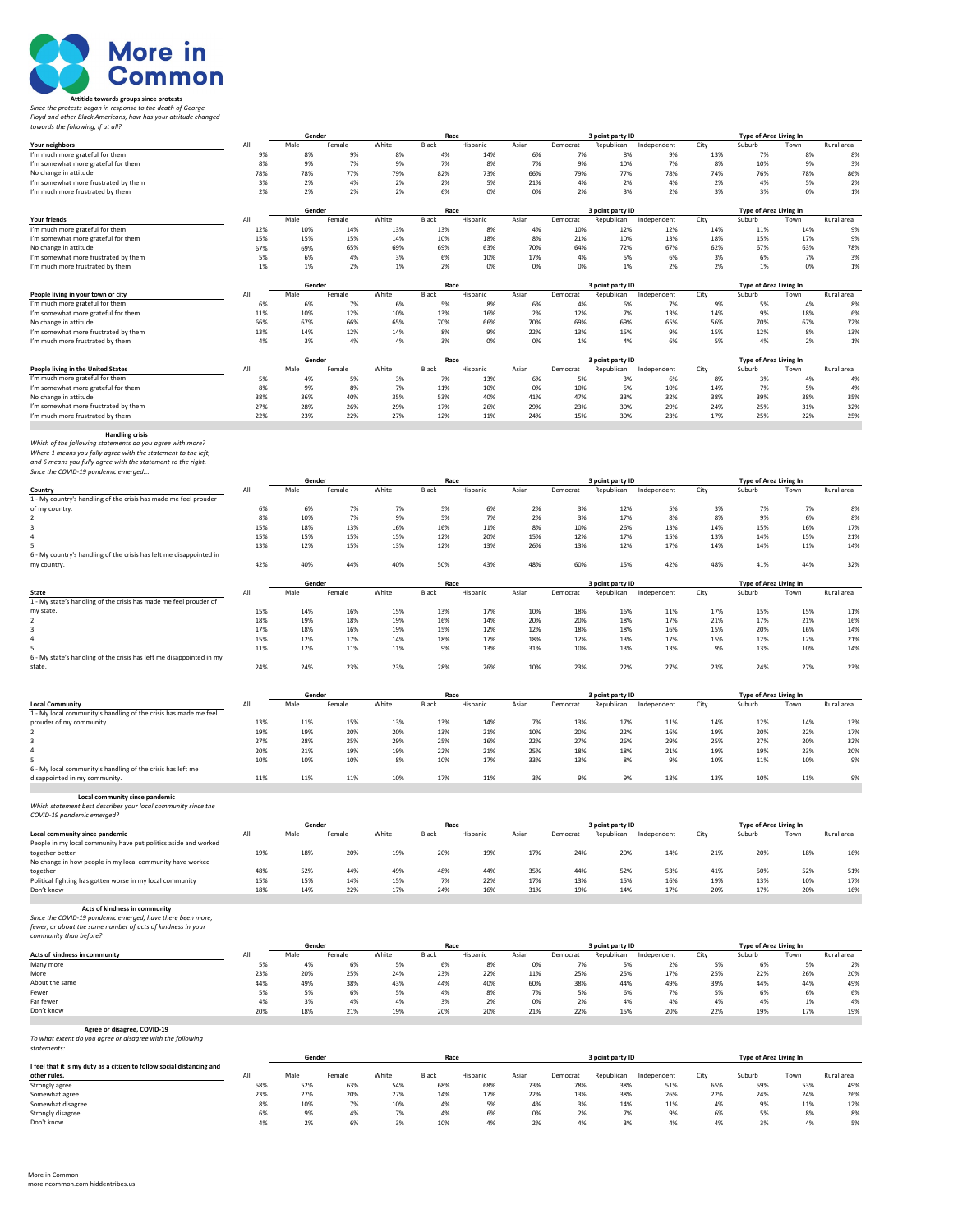

|                                                                                                                                        |            | Gender         |               |              | Race          |                 |             |            | 3 point party ID               |                    |             | <b>Type of Area Living In</b>    |             |                   |
|----------------------------------------------------------------------------------------------------------------------------------------|------------|----------------|---------------|--------------|---------------|-----------------|-------------|------------|--------------------------------|--------------------|-------------|----------------------------------|-------------|-------------------|
| The COVID-19 pandemic has made me more aware of the living<br>conditions of other people in this country.                              | All        | Male           | Female        | White        | Black         | Hispanic        | Asian       | Democrat   | Republican                     | Independent        | City        | Suburb                           | Town        | Rural area        |
| Strongly agree                                                                                                                         | 20%        | 16%            | 23%           | 16%          | 30%           | 29%             | 17%         | 30%        | 10%                            | 16%                | 30%         | 18%                              | 12%         | 16%               |
| Somewhat agree                                                                                                                         | 37%        | 36%            | 37%           | 37%          | 31%           | 37%             | 57%         | 41%        | 36%                            | 34%                | 34%         | 38%                              | 47%         | 30%               |
| Somewhat disagree                                                                                                                      | 20%        | 23%            | 18%           | 23%          | 18%           | 11%             | 17%         | 16%        | 22%                            | 25%                | 15%         | 24%                              | 16%         | 25%               |
| Strongly disagree                                                                                                                      | 11%        | 14%            | 9%            | 13%          | 4%            | 11%             | 1%          | 3%         | 19%                            | 14%                | 11%         | 10%                              | 10%         | 15%               |
| Don't know                                                                                                                             | 12%        | 10%            | 13%           | 11%          | 16%           | 11%             | 9%          | 10%        | 13%                            | 11%                | 10%         | 11%                              | 15%         | 14%               |
|                                                                                                                                        |            | Gender         |               |              | Race          |                 |             |            | 3 point party ID               |                    |             | Type of Area Living In           |             |                   |
| The COVID-19 pandemic has shown me that most people in the                                                                             |            |                |               |              |               |                 |             |            |                                |                    |             |                                  |             |                   |
| U.S. care about each other.                                                                                                            | All        | Male           | Female        | White        | Black         | Hispanic        | Asian       | Democrat   | Republican                     | Independent        | City        | Suburb                           | Town        | Rural area        |
| Strongly agree                                                                                                                         | 9%         | 8%             | 10%           | 5%           | 20%           | 20%             | 4%          | 11%        | 10%                            | 5%                 | 14%         | 8%                               | 4%          | 69                |
| Somewhat agree                                                                                                                         | 33%        | 34%            | 32%           | 33%          | 32%           | 38%             | 37%         | 34%        | 37%                            | 31%                | 29%         | 37%                              | 34%         | 31%               |
| Somewhat disagree<br>Strongly disagree                                                                                                 | 26%<br>23% | 29%<br>23%     | 23%<br>23%    | 30%<br>25%   | 16%<br>17%    | 15%<br>17%      | 30%<br>24%  | 25%<br>21% | 27%<br>19%                     | 29%<br>26%         | 24%<br>23%  | 26%<br>22%                       | 28%<br>26%  | 29%<br>23%        |
| Don't know                                                                                                                             | 9%         | 6%             | 12%           | 7%           | 15%           | 10%             | 5%          | 9%         | 7%                             | 9%                 | 10%         | 8%                               | 9%          | 11%               |
|                                                                                                                                        |            |                |               |              |               |                 |             |            |                                |                    |             |                                  |             |                   |
|                                                                                                                                        |            | Gender         |               |              | Race          |                 |             |            | 3 point party ID               |                    |             | Type of Area Living In           |             |                   |
| The COVID-19 crisis has reminded us that no matter where we                                                                            |            |                |               |              |               |                 |             |            |                                |                    |             |                                  |             |                   |
| are from, as humans we are fundamentally the same.                                                                                     | All        | Male           | Female        | White        | Black         | Hispanic        | Asian       | Democrat   | Republican                     | Independent        | City        | Suburb                           | Town        | Rural area        |
| Strongly agree<br>Somewhat agree                                                                                                       | 34%<br>36% | 29%<br>36%     | 38%<br>36%    | 30%<br>38%   | 41%<br>30%    | 50%<br>32%      | 35%<br>41%  | 44%<br>31% | 28%<br>41%                     | 27%<br>39%         | 40%<br>31%  | 32%<br>37%                       | 28%<br>40%  | 33%<br>36%        |
| Somewhat disagree                                                                                                                      | 13%        | 16%            | 10%           | 14%          | 7%            | 8%              | 22%         | 10%        | 13%                            | 15%                | 12%         | 15%                              | 14%         | 9%                |
| Strongly disagree                                                                                                                      | 9%         | 13%            | 6%            | 10%          | 6%            | 5%              | 0%          | 6%         | 11%                            | 11%                | 11%         | 9%                               | 9%          | 8%                |
| Don't know                                                                                                                             | 8%         | 6%             | 10%           | 8%           | 16%           | 5%              | 2%          | 9%         | 7%                             | 8%                 | 7%          | 7%                               | 9%          | 14%               |
|                                                                                                                                        |            |                |               |              |               |                 |             |            |                                |                    |             |                                  |             |                   |
| Activities participated in                                                                                                             |            |                |               |              |               |                 |             |            |                                |                    |             |                                  |             |                   |
| In which of the following activities have you participated since<br>the COVID-19 pandemic began, if any?                               |            |                |               |              |               |                 |             |            |                                |                    |             |                                  |             |                   |
|                                                                                                                                        |            | Gender         |               |              | Race          |                 |             |            | 3 point party ID               |                    |             | Type of Area Living In           |             |                   |
| <b>Activities</b>                                                                                                                      | All        | Male           | Female        | White        | Black         | Hispanic        | Asian       | Democrat   | Republican                     | Independent        | City        | Suburb                           | Town        | Rural area        |
| Volunteered to help those most affected                                                                                                | 4%         | 4%             | 4%            | 3%           | 8%            | 7%              | 0%          | 5%         | 2%                             | 5%                 | 3%          | 5%                               | 5%          | 3%                |
| Made a donation to a COVID-19 cause or group                                                                                           | 6%         | 8%             | 5%            | 7%           | 4%            | 4%              | 0%          | 8%         | 2%                             | 8%                 | 8%          | 7%                               | 5%          | 3%                |
| Expressed thanks to health care or essential workers                                                                                   | 33%        | 32%            | 34%           | 34%          | 34%           | 26%             | 9%          | 42%        | 27%                            | 28%                | 37%         | 35%                              | 34%         | 22%               |
| Attended a protest against COVID-related government policies                                                                           | 1%         | 2%             | 1%            | 1%           | 2%            | 1%              | 10%         | 1%         | 1%                             | 2%                 | 1%          | 1%                               | 1%          | 4%                |
| Chose to spend more than usual at a local business to support it<br>during COVID-19                                                    | 26%        | 26%            | 26%           | 28%          | 9%            | 25%             | 34%         | 27%        | 27%                            | 23%                | 29%         | 27%                              | 25%         | 22%               |
| Posted on social media against COVID-19 government policies                                                                            | 11%        | 10%            | 11%           | 12%          | 7%            | 8%              | 6%          | 12%        | 10%                            | 10%                | 15%         | 8%                               | 10%         | 11%               |
| None of the above                                                                                                                      | 47%        | 48%            | 47%           | 45%          | 53%           | 53%             | 63%         | 40%        | 50%                            | 54%                | 41%         | 44%                              | 49%         | 63%               |
|                                                                                                                                        |            |                |               |              |               |                 |             |            |                                |                    |             |                                  |             |                   |
| Praise or blame?                                                                                                                       |            |                |               |              |               |                 |             |            |                                |                    |             |                                  |             |                   |
| When you think of how different people have acted in the COVID-                                                                        |            |                |               |              |               |                 |             |            |                                |                    |             |                                  |             |                   |
| 19 pandemic so far, please indicate whether the following groups<br>of people deserve: particular praise for their actions, particular |            |                |               |              |               |                 |             |            |                                |                    |             |                                  |             |                   |
| blame for their actions, or neither particular praise nor particular                                                                   |            |                |               |              |               |                 |             |            |                                |                    |             |                                  |             |                   |
| blame for their actions.                                                                                                               |            |                |               |              |               |                 |             |            |                                |                    |             |                                  |             |                   |
|                                                                                                                                        |            | Gender         |               |              | Race          |                 |             |            | 3 point party ID               |                    |             | Type of Area Living In           |             |                   |
| Medical staff, such as doctors and nurses                                                                                              | All        | Male           | Female        | White        | Black         | Hispanic        | Asian       | Democrat   | Republican                     | Independent        | City        | Suburb                           | Town        | Rural area        |
| Deserve particular praise                                                                                                              | 79%        | 79%            | 78%           | 82%          | 76%           | 68%             | 73%         | 86%        | 76%                            | 72%                | 75%         | 81%                              | 88%         | 73%               |
| Deserve neither particular praise nor particular blame<br>Deserve particular blame                                                     | 19%<br>2%  | 19%<br>2%      | 20%<br>2%     | 17%<br>1%    | 19%<br>5%     | 31%<br>1%       | 27%<br>0%   | 13%<br>1%  | 22%<br>2%                      | 25%<br>2%          | 22%<br>3%   | 17%<br>2%                        | 11%<br>1%   | 25%<br>2%         |
|                                                                                                                                        |            |                |               |              |               |                 |             |            |                                |                    |             |                                  |             |                   |
|                                                                                                                                        |            | Gender         |               |              | Race          |                 |             |            | 3 point party ID               |                    |             | Type of Area Living In           |             |                   |
| Essential workers, such as grocery store and public transport                                                                          |            |                |               |              |               |                 |             |            |                                |                    |             |                                  |             |                   |
| employees                                                                                                                              | All        | Male           | Female        | White        | Black         | Hispanic        | Asian       | Democrat   | Republican                     | Independent        | City        | Suburb                           | Town        | Rural area        |
| Deserve particular praise                                                                                                              | 80%        | 74%            |               |              | 75%           |                 | 46%         | 82%        | 78%                            | 78%                | 73%         | 80%                              | 93%         | 80%               |
|                                                                                                                                        |            |                | 87%           | 87%          |               | 60%             |             |            |                                |                    |             |                                  |             |                   |
| Deserve neither particular praise nor particular blame                                                                                 | 19%        | 25%            | 12%           | 13%          | 24%           | 38%             | 54%         | 17%        | 21%                            | 22%                | 25%         | 19%                              | 6%          | 19%               |
| Deserve particular blame                                                                                                               | 1%         | 1%             | 1%            | 0%           | 1%            | 2%              | 0%          | 1%         | 1%                             | 0%                 | 2%          | 1%                               | 1%          | 0 <sup>9</sup>    |
|                                                                                                                                        |            | Gender         |               |              | Race          |                 |             |            |                                |                    |             |                                  |             |                   |
| Emergency personnel, such as police officers and fire fighters                                                                         | All        | Male           | Female        | White        | Black         | Hispanic        | Asian       | Democrat   | 3 point party ID<br>Republican | Independent        | City        | Type of Area Living In<br>Suburb | Town        | Rural area        |
| Deserve particular praise                                                                                                              | 69%        | 70%            | 67%           | 73%          | 60%           | 59%             | 79%         | 68%        | 72%                            | 66%                | 61%         | 71%                              | 77%         | 69%               |
| Deserve neither particular praise nor particular blame                                                                                 | 30%        | 29%            | 31%           | 26%          | 36%           | 40%             | 21%         | 30%        | 28%                            | 32%                | 37%         | 28%                              | 22%         | 29%               |
| Deserve particular blame                                                                                                               | 1%         | 1%             | 2%            | 1%           | 4%            | 1%              | 0%          | 1%         | 1%                             | 2%                 | 1%          | 2%                               | 1%          | 1%                |
|                                                                                                                                        |            |                |               |              |               |                 |             |            |                                |                    |             |                                  |             |                   |
|                                                                                                                                        | All        | Gender         | Female        | White        | Race          |                 | Asian       | Democrat   | 3 point party ID               |                    |             | Type of Area Living In           |             | Rural area        |
| Older people<br>Deserve particular praise                                                                                              | 32%        | Male<br>28%    | 35%           | 33%          | Black<br>33%  | Hispanic<br>36% | 3%          | 32%        | Republican<br>40%              | Independent<br>28% | City<br>30% | Suburb<br>30%                    | Town<br>39% | 319               |
| Deserve neither particular praise nor particular blame                                                                                 | 66%        | 70%            | 63%           | 66%          | 64%           | 60%             | 91%         | 67%        | 59%                            | 70%                | 63%         | 69%                              | 60%         | 68%               |
| Deserve particular blame                                                                                                               | 2%         | 2%             | 2%            | 1%           | 3%            | 4%              | 6%          | 1%         | 2%                             | 3%                 | 6%          | 0%                               | 0%          | 1%                |
|                                                                                                                                        |            |                |               |              |               |                 |             |            |                                |                    |             |                                  |             |                   |
|                                                                                                                                        |            | Gender         |               |              | Race          |                 |             |            | 3 point party ID               |                    |             | Type of Area Living In           |             |                   |
| Younger people                                                                                                                         | All        | Male           | Female        | White        | Black         | Hispanic        | Asian       | Democrat   | Republican                     | Independent        | City        | Suburb                           | Town        | Rural area        |
| Deserve particular praise                                                                                                              | 10%<br>62% | 13%<br>61%     | 8%            | 6%<br>64%    | 21%<br>59%    | 22%<br>55%      | 0%          | 16%<br>57% | 3%<br>64%                      | 8%<br>68%          | 21%<br>62%  | 8%<br>61%                        | 9%<br>52%   | 29<br>689         |
| Deserve neither particular praise nor particular blame<br>Deserve particular blame                                                     | 28%        | 26%            | 62%<br>30%    | 30%          | 20%           | 23%             | 35%<br>65%  | 27%        | 33%                            | 24%                | 18%         | 31%                              | 40%         | 29%               |
|                                                                                                                                        |            |                |               |              |               |                 |             |            |                                |                    |             |                                  |             |                   |
|                                                                                                                                        |            | Gender         |               |              | Race          |                 |             |            | 3 point party ID               |                    |             | Type of Area Living In           |             |                   |
| <b>Federal government leaders</b>                                                                                                      | All        | Male           | Female        | White        | Black         | Hispanic        | Asian       | Democrat   | Republican                     | Independent        | City        | Suburb                           | Town        | Rural area        |
| Deserve particular praise                                                                                                              | 12%        | 10%            | 14%           | 12%          | 11%           | 15%             | 0%          | 8%         | 20%                            | 13%                | 9%          | 12%                              | 14%         | 13%               |
| Deserve neither particular praise nor particular blame<br>Deserve particular blame                                                     | 34%<br>55% | 29%<br>61%     | 38%<br>49%    | 33%<br>55%   | 38%<br>52%    | 32%<br>53%      | 43%<br>57%  | 23%<br>69% | 50%<br>30%                     | 28%<br>59%         | 29%<br>62%  | 35%<br>54%                       | 32%<br>54%  | 39%<br>48%        |
|                                                                                                                                        |            |                |               |              |               |                 |             |            |                                |                    |             |                                  |             |                   |
|                                                                                                                                        |            | Gender         |               |              | Race          |                 |             |            | 3 point party ID               |                    |             | Type of Area Living In           |             |                   |
| Your state government leaders                                                                                                          | All        | Male           | Female        | White        | Black         | Hispanic        | Asian       | Democrat   | Republican                     | Independent        | City        | Suburb                           | Town        | Rural area        |
| Deserve particular praise                                                                                                              | 33%        | 35%            | 32%           | 31%          | 40%           | 29%             | 48%         | 47%        | 26%                            | 25%                | 41%         | 33%                              | 34%         | 23%               |
| Deserve neither particular praise nor particular blame                                                                                 | 39%        | 35%            | 42%           | 37%          | 37%           | 53%             | 33%         | 29%        | 46%                            | 43%                | 42%         | 34%                              | 33%         | 48%               |
| Deserve particular blame                                                                                                               | 28%        | 30%            | 26%           | 32%          | 23%           | 18%             | 19%         | 24%        | 28%                            | 32%                | 17%         | 33%                              | 33%         | 29%               |
|                                                                                                                                        |            | Gender         |               |              | Race          |                 |             |            | 3 point party ID               |                    |             | Type of Area Living In           |             |                   |
| Your city or town government leaders                                                                                                   | All        | Male           | Female        | White        | Black         | Hispanic        | Asian       | Democrat   | Republican                     | Independent        | City        | Suburb                           | Town        | Rural area        |
| Deserve particular praise                                                                                                              | 27%        | 21%            | 32%           | 25%          | 35%           | 30%             | 17%         | 36%        | 24%                            | 16%                | 28%         | 29%                              | 23%         | 23%               |
| Deserve neither particular praise nor particular blame                                                                                 | 58%        | 62%            | 53%           | 60%          | 47%           | 49%             | 72%         | 53%        | 57%                            | 71%                | 57%         | 53%                              | 60%         | 65%               |
| Deserve particular blame                                                                                                               | 16%        | 17%            | 15%           | 14%          | 18%           | 21%             | 11%         | 11%        | 18%                            | 13%                | 14%         | 18%                              | 17%         | 12%               |
|                                                                                                                                        |            | Gender         |               |              | Race          |                 |             |            | 3 point party ID               |                    |             | Type of Area Living In           |             |                   |
| Medical or disease researchers                                                                                                         | All        | Male           | Female        | White        | Black         | Hispanic        | Asian       | Democrat   | Republican                     | Independent        | City        | Suburb                           | Town        | Rural area        |
| Deserve particular praise                                                                                                              | 68%        | 66%            | 69%           | 69%          | 53%           | 79%             | 54%         | 78%        | 61%                            | 62%                | 76%         | 66%                              | 78%         | 54%               |
| Deserve neither particular praise nor particular blame                                                                                 | 27%        | 28%            | 27%           | 25%          | 43%           | 21%             | 46%         | 21%        | 33%                            | 31%                | 21%         | 29%                              | 16%         | 41%               |
| Deserve particular blame                                                                                                               | 5%         | 5%             | 4%            | 6%           | 3%            | 0%              | 0%          | 0%         | 6%                             | 7%                 | 3%          | 5%                               | 6%          | 4%                |
|                                                                                                                                        |            |                |               |              |               |                 |             |            |                                |                    |             |                                  |             |                   |
|                                                                                                                                        | All        | Gender<br>Male | Female        | White        | Race<br>Black | Hispanic        | Asian       | Democrat   | 3 point party ID<br>Republican | Independent        |             | Type of Area Living In<br>Suburb | Town        | Rural area        |
| <b>Big business leaders</b><br>Deserve particular praise                                                                               | 14%        | 14%            | 14%           | 12%          | 20%           | 24%             | 0%          | 16%        | 9%                             | 14%                | City<br>14% | 14%                              | 16%         | 13%               |
| Deserve neither particular praise nor particular blame                                                                                 | 63%        | 62%            | 65%           | 65%          | 66%           | 47%             | 83%         | 54%        | 77%                            | 66%                | 59%         | 65%                              | 55%         | 72%               |
| Deserve particular blame                                                                                                               | 23%        | 24%            | 21%           | 23%          | 13%           | 29%             | 17%         | 30%        | 14%                            | 20%                | 27%         | 21%                              | 29%         | 16%               |
|                                                                                                                                        |            |                |               |              |               |                 |             |            |                                |                    |             |                                  |             |                   |
|                                                                                                                                        | All        | Gender         |               |              | Race          |                 |             |            | 3 point party ID               |                    |             | Type of Area Living In           |             |                   |
| <b>Small business owners</b>                                                                                                           | 50%        | Male<br>52%    | Female<br>48% | White<br>56% | Black<br>29%  | Hispanic<br>64% | Asian<br>2% | Democrat   | Republican                     | Independent<br>46% | City<br>46% | Suburb                           | Town<br>53% | Rural area<br>46% |
| Deserve particular praise<br>Deserve neither particular praise nor particular blame                                                    | 49%        | 47%            | 50%           | 43%          | 68%           | 33%             | 98%         | 41%<br>57% | 64%<br>35%                     | 53%                | 50%         | 53%<br>46%                       | 47%         | 52%               |
| Deserve particular blame                                                                                                               | 2%         | 2%             | 2%            | 1%           | 3%            | 4%              | 0%          | 2%         | 2%                             | 1%                 | 4%          | 1%                               | 0%          | 2%                |

More in Common moreincommon.com hiddentribes.us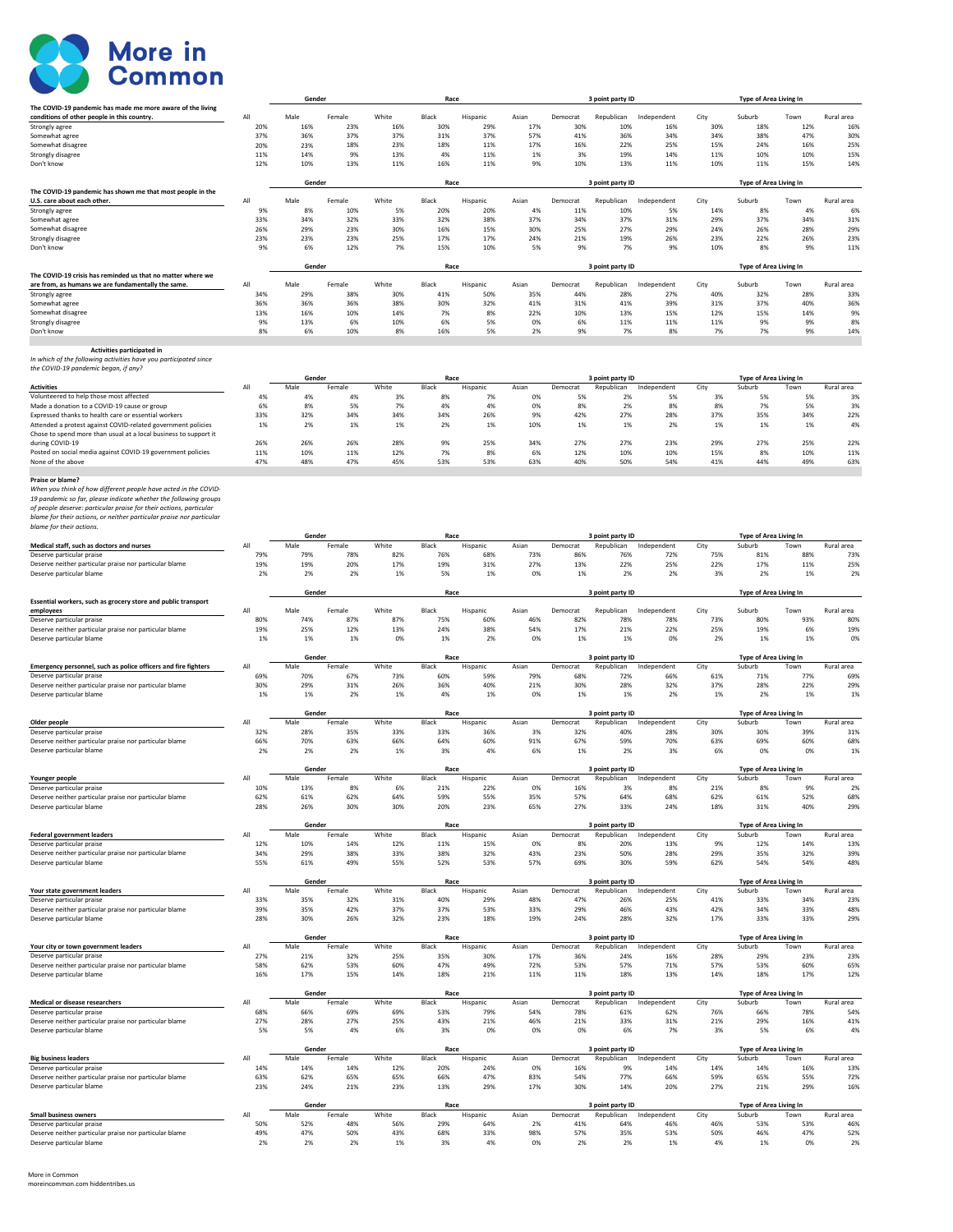

|                                                                                    |            | Gender         |            |            | Race          |                 |              |                 | 3 point party ID               |             |             | <b>Type of Area Living In</b>    |            |            |
|------------------------------------------------------------------------------------|------------|----------------|------------|------------|---------------|-----------------|--------------|-----------------|--------------------------------|-------------|-------------|----------------------------------|------------|------------|
| Journalists                                                                        | All        | Male           | Female     | White      | Black         | Hispanic        | Asian        | Democrat        | Republican                     | Independent | City        | Suburb                           | Town       | Rural area |
| Deserve particular praise                                                          | 21%        | 17%            | 24%        | 18%        | 36%           | 25%             | 3%           | 39%             | 5%                             | 14%         | 23%         | 20%                              | 24%        | 17%        |
| Deserve neither particular praise nor particular blame<br>Deserve particular blame | 46%<br>33% | 43%<br>40%     | 48%<br>27% | 41%<br>41% | 53%<br>11%    | 55%<br>20%      | 82%<br>15%   | 53%<br>8%       | 28%<br>66%                     | 51%<br>35%  | 53%<br>24%  | 46%<br>34%                       | 41%<br>34% | 39%<br>44% |
| Unweighted N                                                                       | 528        | 230            | 298        | 361        | 94            | 52              | $\mathbf{q}$ | 226             | 133                            | 132         | 137         | 201                              | 83         | 107        |
|                                                                                    |            |                |            |            |               |                 |              |                 |                                |             |             |                                  |            |            |
|                                                                                    |            | Gender         |            |            | Race          |                 |              |                 | 3 point party ID               |             |             | Type of Area Living In           |            |            |
| <b>Teachers</b>                                                                    | All        | Male           | Female     | White      | Black         | Hispanic        | Asian        | Democrat        | Republican                     | Independent | City        | Suburb                           | Town       | Rural area |
| Deserve particular praise                                                          | 50%        | 44%            | 56%        | 52%        | 56%           | 47%             | 13%          | 66%             | 36%                            | 46%         | 47%         | 51%                              | 62%        | 45%        |
| Deserve neither particular praise nor particular blame                             | 46%        | 51%            | 42%        | 44%        | 44%           | 50%             | 87%          | 34%             | 58%                            | 51%         | 48%         | 45%                              | 38%        | 52%        |
| Deserve particular blame                                                           | 3%         | 6%             | 1%         | 4%         | 0%            | 3%              | 0%           | 0%              | 6%                             | 3%          | 4%          | 4%                               | 1%         | 3%         |
|                                                                                    |            |                |            |            |               |                 |              |                 |                                |             |             |                                  |            |            |
|                                                                                    |            | Gender         |            |            | Race          |                 |              |                 | 3 point party ID               |             |             | Type of Area Living In           |            |            |
| <b>Religious leaders</b>                                                           | All        | Male           | Female     | White      | Black         | Hispanic        | Asian        | Democrat        | Republican                     | Independent | City        | Suburb                           | Town       | Rural area |
| Deserve particular praise                                                          | 24%        | 25%            | 23%        | 22%        | 28%           | 35%             | 13%          | 23%             | 36%                            | 13%         | 25%         | 24%                              | 22%        | 26%        |
| Deserve neither particular praise nor particular blame                             | 60%        | 60%            | 59%        | 60%        | 63%           | 55%             | 68%          | 57%             | 61%                            | 70%         | 61%         | 59%                              | 56%        | 61%        |
| Deserve particular blame                                                           | 16%        | 15%            | 17%        | 18%        | 9%            | 9%              | 20%          | 21%             | 3%                             | 17%         | 14%         | 17%                              | 22%        | 13%        |
|                                                                                    |            | Gender         |            |            | Race          |                 |              |                 |                                |             |             |                                  |            |            |
| Long-haul truck drivers                                                            | All        | Male           | Female     | White      | Black         | Hispanic        | Asian        | Democrat        | 3 point party ID<br>Republican | Independent | City        | Type of Area Living In<br>Suburb | Town       | Rural area |
| Deserve particular praise                                                          | 66%        | 63%            | 69%        | 69%        | 50%           | 81%             | 52%          | 64%             | 72%                            | 61%         | 69%         | 62%                              | 64%        | 71%        |
| Deserve neither particular praise nor particular blame                             | 33%        | 37%            | 30%        | 30%        | 49%           | 18%             | 48%          | 35%             | 27%                            | 39%         | 30%         | 38%                              | 35%        | 28%        |
| Deserve particular blame                                                           | 1%         | 0%             | 1%         | 0%         | 1%            | 1%              | 0%           | 1%              | 1%                             | 0%          | 1%          | 0%                               | 1%         | 0%         |
|                                                                                    |            |                |            |            |               |                 |              |                 |                                |             |             |                                  |            |            |
|                                                                                    |            | Gender         |            |            | Race          |                 |              |                 | 3 point party ID               |             |             | Type of Area Living In           |            |            |
| Farmers                                                                            | All        | Male           | Female     | White      | Black         | Hispanic        | Asian        | Democrat        | Republican                     | Independent | City        | Suburb                           | Town       | Rural area |
| Deserve particular praise                                                          | 48%        | 43%            | 53%        | 50%        | 43%           | 48%             | 14%          | 43%             | 57%                            | 50%         | 43%         | 46%                              | 52%        | 56%        |
| Deserve neither particular praise nor particular blame                             | 50%        | 55%            | 45%        | 48%        | 51%           | 52%             | 86%          | 54%             | 42%                            | 50%         | 57%         | 52%                              | 44%        | 42%        |
| Deserve particular blame                                                           | 2%         | 2%             | 2%         | 2%         | 6%            | 0%              | 0%           | 3%              | 1%                             | 0%          | 0%          | 2%                               | 4%         | 2%         |
|                                                                                    |            |                |            |            |               |                 |              |                 |                                |             |             |                                  |            |            |
|                                                                                    |            | Gender         |            |            | Race          |                 |              |                 | 3 point party ID               |             |             | Type of Area Living In           |            |            |
| Postal workers                                                                     | All        | Male           | Female     | White      | Black         | Hispanic        | Asian        | Democrat        | Republican                     | Independent | City        | Suburb                           | Town       | Rural area |
| Deserve particular praise                                                          | 64%        | 63%            | 66%        | 62%        | 69%           | 68%             | 69%          | 75%             | 50%                            | 62%         | 61%         | 65%                              | 78%        | 57%        |
| Deserve neither particular praise nor particular blame                             | 36%        | 37%            | 34%        | 38%        | 30%           | 32%             | 31%          | 25%             | 49%                            | 38%         | 39%         | 35%                              | 20%        | 43%        |
| Deserve particular blame                                                           | 0%         | 0%             | 0%         | 0%         | 1%            | 0%              | 0%           | 0%              | 1%                             | 0%          | 0%          | 0%                               | 1%         | 0%         |
|                                                                                    |            | Gender         |            |            | Race          |                 |              |                 | 3 point party ID               |             |             | Type of Area Living In           |            |            |
| The unemployed                                                                     | All        | Male           | Female     | White      | Black         | Hispanic        | Asian        | Democrat        | Republican                     | Independent | City        | Suburb                           | Town       | Rural area |
| Deserve particular praise                                                          | 20%        | 18%            | 23%        | 17%        | 22%           | 43%             | 0%           | 25%             | 15%                            | 17%         | 23%         | 25%                              | 17%        | 12%        |
| Deserve neither particular praise nor particular blame                             | 76%        | 76%            | 75%        | 80%        | 76%           | 46%             | 100%         | 72%             | 78%                            | 81%         | 71%         | 72%                              | 81%        | 85%        |
| Deserve particular blame                                                           | 4%         | 6%             | 2%         | 3%         | 1%            | 11%             | 0%           | 4%              | 7%                             | 2%          | 7%          | 4%                               | 2%         | 3%         |
|                                                                                    |            |                |            |            |               |                 |              |                 |                                |             |             |                                  |            |            |
| Changes in country                                                                 |            |                |            |            |               |                 |              |                 |                                |             |             |                                  |            |            |
| Since this pandemic began, how have the following things                           |            |                |            |            |               |                 |              |                 |                                |             |             |                                  |            |            |
| changed in the U.S., if at all?                                                    |            |                |            |            |               |                 |              |                 |                                |             |             |                                  |            |            |
|                                                                                    |            | Gender         |            |            | Race          |                 |              |                 | 3 point party ID               |             |             | Type of Area Living In           |            |            |
| People's concern for each other's wellbeing                                        | All        | Male           | Female     | White      | Black         | Hispanic        | Asian        | Democrat        | Republican                     | Independent | City        | Suburb                           | Town       | Rural area |
| Has improved                                                                       | 28%        | 26%            | 29%        | 23%        | 38%           | 45%             | 32%          | 34%             | 28%                            | 23%         | 33%         | 28%                              | 25%        | 21%        |
| Has not changed                                                                    | 45%        | 47%            | 43%        | 45%        | 46%           | 35%             | 47%          | 40%             | 46%                            | 48%         | 41%         | 42%                              | 46%        | 55%        |
| Has worsened                                                                       | 28%        | 27%            | 29%        | 31%        | 16%           | 21%             | 22%          | 26%             | 26%                            | 29%         | 26%         | 30%                              | 28%        | 24%        |
|                                                                                    |            |                |            |            |               |                 |              |                 |                                |             |             |                                  |            |            |
|                                                                                    |            | Gender         |            |            | Race          |                 |              |                 | 3 point party ID               |             |             | Type of Area Living In           |            |            |
| The tone of public debate in the U.S.                                              | All        | Male           | Female     | White      | Black         | Hispanic        | Asian        | Democrat        | Republican                     | Independent | City        | Suburb                           | Town       | Rural area |
| Has improved                                                                       | 7%<br>34%  | 7%             | 7%         | 3%         | 17%           | 16%             | 21%          | 10%             | 4%                             | 6%<br>33%   | 13%<br>36%  | 6%<br>34%                        | 3%<br>28%  | 3%<br>36%  |
| Has not changed<br>Has worsened                                                    | 59%        | 33%<br>61%     | 35%<br>58% | 30%<br>66% | 48%<br>34%    | 43%<br>42%      | 37%<br>43%   | 34%<br>56%      | 35%<br>61%                     | 61%         | 52%         | 60%                              | 69%        | 61%        |
|                                                                                    |            |                |            |            |               |                 |              |                 |                                |             |             |                                  |            |            |
| <b>Trust in bodies</b>                                                             |            |                |            |            |               |                 |              |                 |                                |             |             |                                  |            |            |
| Since this pandemic began, how have the following things                           |            |                |            |            |               |                 |              |                 |                                |             |             |                                  |            |            |
| changed, if at all?                                                                |            |                |            |            |               |                 |              |                 |                                |             |             |                                  |            |            |
|                                                                                    |            | Gender         |            |            | Race          |                 |              |                 | 3 point party ID               |             |             | Type of Area Living In           |            |            |
| Your trust in the U.S. government                                                  | All        | Male           | Female     | White      | Black         | Hispanic        | Asian        | Democrat        | Republican                     | Independent | City        | Suburb                           | Town       | Rural area |
| Has improved                                                                       | 5%         | 5%             | 5%         | 5%         | 6%            | 9%              | 4%           | 3%              | 10%                            | 5%          | 5%          | 4%                               | 6%         | 6%         |
| No change                                                                          | 41%        | 42%            | 40%        | 42%        | 37%           | 43%             | 42%          | 28%             | 61%                            | 40%         | 37%         | 42%                              | 40%        | 45%        |
| Has worsened                                                                       | 54%        | 53%            | 54%        | 53%        | 57%           | 48%             | 54%          | 69%             | 28%                            | 56%         | 58%         | 53%                              | 54%        | 49%        |
|                                                                                    |            |                |            |            |               |                 |              |                 |                                |             |             |                                  |            |            |
|                                                                                    |            | Gender         |            |            | Race          |                 |              |                 | 3 point party ID               |             |             | Type of Area Living In           |            |            |
| Your trust in the U.S. health system                                               | All        | Male           | Female     | White      | Black         | Hispanic        | Asian        | Democrat        | Republican                     | Independent | City        | Suburb                           | Town       | Rural area |
| Has improved                                                                       | 13%        | 16%            | 11%        | 10%        | 18%           | 27%             | 4%           | 18%             | 15%                            | 8%          | 17%         | 12%                              | 13%        | 11%        |
| No change                                                                          | 52%        | 47%            | 56%        | 53%        | 54%           | 43%             | 59%          | 50%             | 53%                            | 52%         | 49%         | 54%                              | 46%        | 55%        |
| Has worsened                                                                       | 35%        | 37%            | 33%        | 37%        | 28%           | 30%             | 38%          | 32%             | 32%                            | 40%         | 34%         | 33%                              | 41%        | 33%        |
|                                                                                    |            |                |            |            |               |                 |              |                 |                                |             |             |                                  |            |            |
| Your trust in the U.S. welfare system                                              | All        | Gender<br>Male | Female     | White      | Race<br>Black |                 | Asian        |                 | 3 point party ID<br>Republican | Independent |             | Type of Area Living In           | Town       | Rural area |
| Has improved                                                                       | 7%         | 8%             | 6%         | 5%         | 10%           | Hispanic<br>16% | 6%           | Democrat<br>10% | 5%                             | 6%          | City<br>11% | Suburb<br>5%                     | 8%         | 5%         |
| No change                                                                          | 60%        | 56%            | 63%        | 59%        | 59%           | 55%             | 80%          | 59%             | 63%                            | 57%         | 55%         | 60%                              | 61%        | 64%        |
| Has worsened                                                                       | 33%        | 36%            | 31%        | 35%        | 31%           | 29%             | 14%          | 31%             | 32%                            | 37%         | 34%         | 35%                              | 31%        | 31%        |
|                                                                                    |            |                |            |            |               |                 |              |                 |                                |             |             |                                  |            |            |
|                                                                                    |            | Gender         |            |            | Race          |                 |              |                 | 3 point party ID               |             |             | Type of Area Living In           |            |            |
| Your trust in your local government                                                | All        | Male           | Female     | White      | Black         | Hispanic        | Asian        | Democrat        | Republican                     | Independent | City        | Suburb                           | Town       | Rural area |
| Has improved                                                                       | 15%        | 14%            | 15%        | 12%        | 17%           | 24%             | 5%           | 19%             | 15%                            | 11%         | 23%         | 14%                              | 12%        | 8%         |
| No change                                                                          | 60%        | 62%            | 59%        | 62%        | 62%           | 49%             | 74%          | 62%             | 56%                            | 61%         | 54%         | 61%                              | 65%        | 65%        |
| Has worsened                                                                       | 25%        | 23%            | 26%        | 26%        | 21%           | 27%             | 21%          | 19%             | 29%                            | 28%         | 23%         | 26%                              | 24%        | 27%        |
|                                                                                    |            |                |            |            |               |                 |              |                 |                                |             |             |                                  |            |            |
| Trust in people or institutions                                                    |            |                |            |            |               |                 |              |                 |                                |             |             |                                  |            |            |
| Please indicate to what extent, if at all, you trust these groups of               |            |                |            |            |               |                 |              |                 |                                |             |             |                                  |            |            |
| people or institutions when it comes to accurate and reliable                      |            |                |            |            |               |                 |              |                 |                                |             |             |                                  |            |            |
| information on the COVID-19 pandemic:                                              |            |                |            |            |               |                 |              |                 |                                |             |             |                                  |            |            |
|                                                                                    |            | Gender         |            |            | Race          |                 |              |                 | 3 point party ID               |             |             | Type of Area Living In           |            |            |
| The news media you consume the most                                                | All        | Male           | Female     | White      | Black         | Hispanic        | Asian        | Democrat        | Republican                     | Independent | City        | Suburb                           | Town       | Rural area |
| Strongly trust                                                                     | 15%        | 16%            | 15%        | 15%        | 12%           | 19%             | 27%          | 25%             | 7%                             | 11%         | 15%         | 16%                              | 14%        | 14%        |
| Somewhat trust                                                                     | 44%        | 45%            | 42%        | 42%        | 55%           | 39%             | 27%          | 54%             | 28%                            | 45%         | 52%         | 46%                              | 41%        | 32%        |
| Do not trust much                                                                  | 23%        | 19%            | 26%        | 22%        | 27%           | 26%             | 24%          | 18%             | 28%                            | 21%         | 20%         | 21%                              | 29%        | 24%        |
| Do not trust at all                                                                | 18%        | 20%            | 17%        | 21%        | 6%            | 16%             | 22%          | 3%              | 37%                            | 23%         | 13%         | 17%                              | 17%        | 30%        |
|                                                                                    |            |                |            |            |               |                 |              |                 |                                |             |             |                                  |            |            |
|                                                                                    | All        | Gender         |            |            | Race          |                 |              |                 | 3 point party ID               |             |             | Type of Area Living In           |            |            |
| Your relatives and friends                                                         |            | Male           | Female     | White      | Black         | Hispanic        | Asian        | Democrat        | Republican                     | Independent | City        | Suburb                           | Town       | Rural area |
| Strongly trust<br>Somewhat trust                                                   | 31%<br>54% | 30%<br>56%     | 31%<br>52% | 29%<br>55% | 37%<br>43%    | 35%<br>51%      | 20%<br>80%   | 28%<br>58%      | 31%<br>52%                     | 34%<br>51%  | 31%<br>50%  | 32%<br>55%                       | 30%<br>58% | 29%<br>55% |
| Do not trust much                                                                  | 14%        | 13%            | 14%        | 14%        | 19%           | 8%              | 0%           | 12%             | 16%                            | 12%         | 17%         | 12%                              | 13%        | 12%        |
| Do not trust at all                                                                | 2%         | 1%             | 3%         | 2%         | 1%            | 6%              | 0%           | 2%              | 1%                             | 3%          | 2%          | 2%                               | 0%         | 4%         |
|                                                                                    |            |                |            |            |               |                 |              |                 |                                |             |             |                                  |            |            |
|                                                                                    |            | Gender         |            |            | Race          |                 |              |                 | 3 point party ID               |             |             | Type of Area Living In           |            |            |
| <b>Experts from science and medicine</b>                                           | All        | Male           | Female     | White      | Black         | Hispanic        | Asian        | Democrat        | Republican                     | Independent | City        | Suburb                           | Town       | Rural area |
| Strongly trust                                                                     | 41%        | 45%            | 37%        | 39%        | 38%           | 55%             | 37%          | 64%             | 17%                            | 39%         | 46%         | 44%                              | 39%        | 30%        |
| Somewhat trust                                                                     | 36%        | 31%            | 42%        | 36%        | 50%           | 30%             | 58%          | 34%             | 43%                            | 34%         | 36%         | 37%                              | 36%        | 36%        |
| Do not trust much                                                                  | 14%        | 14%            | 14%        | 16%        | 5%            | 13%             | 4%           | 2%              | 27%                            | 14%         | 12%         | 11%                              | 14%        | 23%        |
| Do not trust at all                                                                | 9%         | 10%            | 7%         | 9%         | 7%            | 2%              | 1%           | 0%              | 12%                            | 13%         | 7%          | 8%                               | 11%        | 12%        |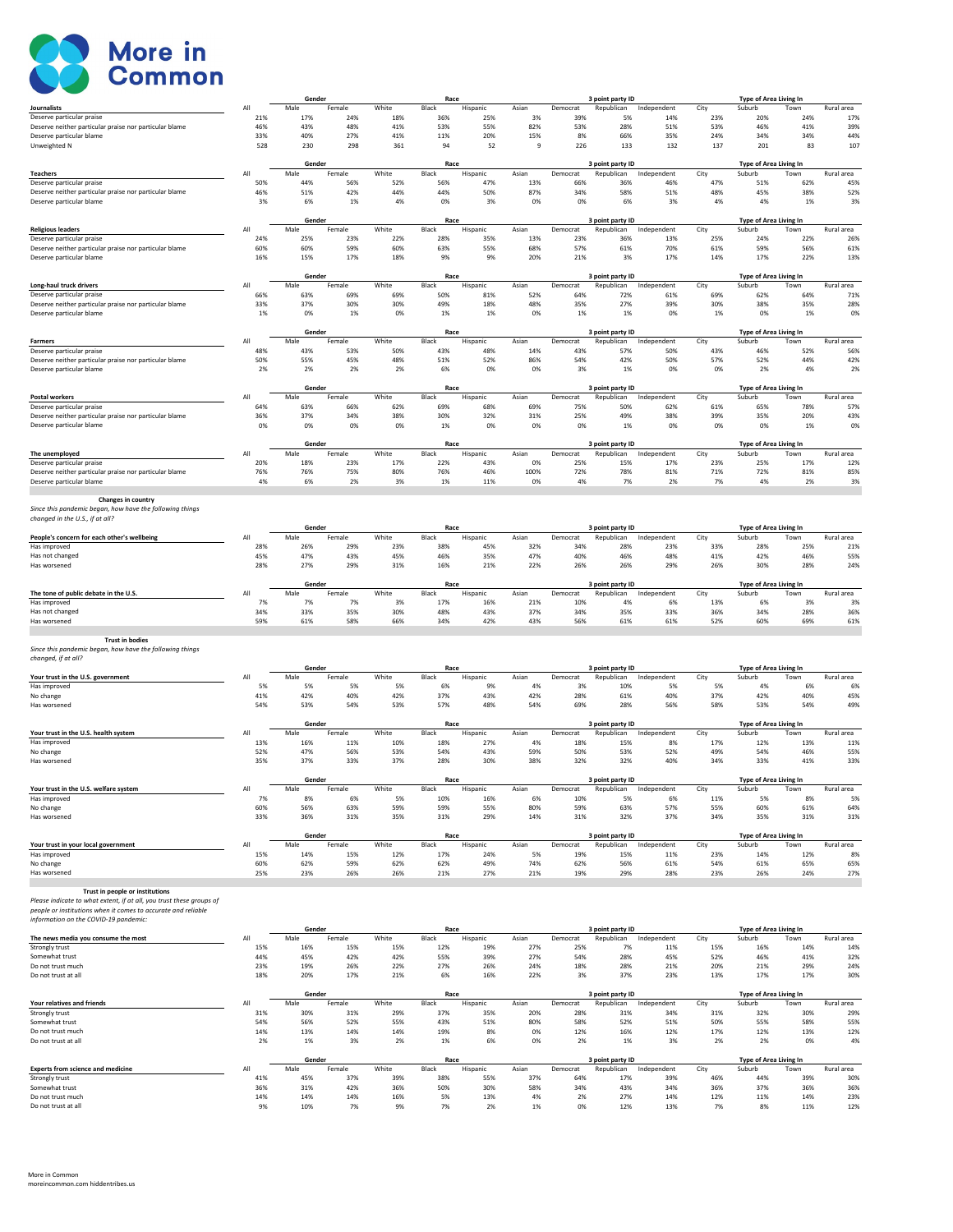

|                                                                  |            | Gender         |               |              | Race          |                 |              |                 | 3 point party ID               |                    |             | Type of Area Living In                  |             |                   |
|------------------------------------------------------------------|------------|----------------|---------------|--------------|---------------|-----------------|--------------|-----------------|--------------------------------|--------------------|-------------|-----------------------------------------|-------------|-------------------|
| <b>Business leaders</b>                                          | All        | Male           | Female        | White        | Black         | Hispanic        | Asian        | Democrat        | Republican                     | Independent        | City        | Suburb                                  | Town        | Rural area        |
| Strongly trust<br>Somewhat trust                                 | 5%<br>38%  | 5%<br>37%      | 4%<br>39%     | 4%<br>40%    | 6%<br>27%     | 9%<br>39%       | 8%<br>34%    | 5%<br>25%       | 7%<br>54%                      | 3%<br>39%          | 9%<br>33%   | 4%<br>34%                               | 2%<br>36%   | 49<br>52%         |
| Do not trust much                                                | 40%        | 37%            | 43%           | 40%          | 39%           | 36%             | 45%          | 52%             | 27%                            | 37%                | 40%         | 44%                                     | 43%         | 31%               |
| Do not trust at all                                              | 17%        | 21%            | 15%           | 16%          | 27%           | 16%             | 14%          | 18%             | 12%                            | 21%                | 18%         | 18%                                     | 20%         | 14%               |
|                                                                  |            | Gender         |               |              | Race          |                 |              |                 | 3 point party ID               |                    |             | Type of Area Living In                  |             |                   |
| Influencers on social media                                      | All        | Male           | Female        | White        | Black         | Hispanic        | Asian        | Democrat        | Republican                     | Independent        | City        | Suburb                                  | Town        | Rural area        |
| Strongly trust<br>Somewhat trust                                 | 3%<br>6%   | 3%<br>4%       | 2%<br>8%      | 1%<br>5%     | 7%<br>11%     | 6%<br>9%        | 0%<br>0%     | 3%<br>8%        | 4%<br>6%                       | 0%<br>4%           | 6%<br>8%    | 1%<br>6%                                | 2%<br>2%    | 39<br>5%          |
| Do not trust much                                                | 21%        | 19%            | 23%           | 20%          | 20%           | 22%             | 29%          | 22%             | 19%                            | 20%                | 21%         | 22%                                     | 28%         | 16%               |
| Do not trust at all                                              | 46%        | 52%            | 40%           | 52%          | 28%           | 39%             | 27%          | 32%             | 56%                            | 58%                | 39%         | 47%                                     | 43%         | 53%               |
| Don't know                                                       | 9%         | 6%             | 11%           | 7%           | 13%           | 9%              | 32%          | 14%             | 6%                             | 5%                 | 10%         | 9%                                      | 7%          | 7%                |
| Not applicable to me                                             | 16%        | 15%            | 16%           | 15%          | 21%           | 15%             | 11%          | 20%             | 9%                             | 13%                | 16%         | 14%                                     | 18%         | 17%               |
|                                                                  |            | Gender         |               |              | Race          |                 |              |                 | 3 point party ID               |                    |             | Type of Area Living In                  |             |                   |
| Social media friends and contacts<br>Strongly trust              | All        | Male<br>9%     | Female<br>5%  | White<br>4%  | Black<br>9%   | Hispanic        | Asian        | Democrat<br>9%  | Republican<br>7%               | Independent<br>4%  | City<br>13% | Suburb                                  | Town        | Rural area<br>2%  |
| Somewhat trust                                                   | 7%<br>31%  | 26%            | 35%           | 30%          | 31%           | 13%<br>30%      | 11%<br>55%   | 34%             | 25%                            | 33%                | 26%         | 4%<br>33%                               | 6%<br>33%   | 32%               |
| Do not trust much                                                | 27%        | 29%            | 24%           | 30%          | 15%           | 18%             | 16%          | 29%             | 25%                            | 26%                | 27%         | 25%                                     | 28%         | 26%               |
| Do not trust at all                                              | 15%        | 18%            | 13%           | 17%          | 13%           | 14%             | 4%           | 8%              | 20%                            | 17%                | 14%         | 16%                                     | 14%         | 15%               |
| Don't know<br>Not applicable to me                               | 9%<br>12%  | 6%<br>13%      | 11%<br>12%    | 7%<br>12%    | 17%<br>14%    | 14%<br>12%      | 5%<br>9%     | 8%<br>12%       | 8%<br>14%                      | 10%<br>11%         | 11%<br>8%   | 9%<br>13%                               | 6%<br>13%   | 8%<br>16%         |
|                                                                  |            |                |               |              |               |                 |              |                 |                                |                    |             |                                         |             |                   |
|                                                                  |            | Gender         |               |              | Race          |                 |              |                 | 3 point party ID               |                    |             | <b>Type of Area Living In</b>           |             |                   |
| Your personal doctor<br>Strongly trust                           | All<br>42% | Male<br>40%    | Female<br>44% | White<br>45% | Black<br>36%  | Hispanic<br>38% | Asian<br>15% | Democrat<br>52% | Republican<br>43%              | Independent<br>31% | City<br>34% | Suburb<br>47%                           | Town<br>50% | Rural area<br>38% |
| Somewhat trust                                                   | 36%        | 37%            | 35%           | 34%          | 39%           | 36%             | 69%          | 32%             | 41%                            | 40%                | 41%         | 36%                                     | 29%         | 35%               |
| Do not trust much                                                | 4%         | 6%             | 2%            | 4%           | 5%            | 6%              | 0%           | 2%              | 4%                             | 7%                 | 7%          | 1%                                      | 8%          | 4%                |
| Do not trust at all<br>Don't know                                | 1%<br>5%   | 2%<br>4%       | 1%<br>6%      | 0%<br>5%     | 7%<br>0%      | 2%<br>4%        | 0%<br>11%    | 0%<br>3%        | 1%<br>4%                       | 3%<br>7%           | 1%<br>3%    | 2%<br>5%                                | 1%<br>4%    | 1%<br>8%          |
| Not applicable to me                                             | 11%        | 11%            | 12%           | 11%          | 14%           | 14%             | 6%           | 11%             | 8%                             | 12%                | 14%         | 10%                                     | 8%          | 14%               |
|                                                                  |            |                |               |              |               |                 |              |                 |                                |                    |             |                                         |             |                   |
| Your governor                                                    | All        | Gender<br>Male | Female        | White        | Race<br>Black | Hispanic        | Asian        | Democrat        | 3 point party ID<br>Republican | Independent        | City        | Type of Area Living In<br>Suburb        | Town        | Rural area        |
| Strongly trust                                                   | 22%        | 23%            | 22%           | 22%          | 15%           | 36%             | 8%           | 28%             | 22%                            | 16%                | 33%         | 19%                                     | 23%         | 15%               |
| Somewhat trust                                                   | 31%        | 33%            | 30%           | 29%          | 35%           | 32%             | 38%          | 38%             | 28%                            | 28%                | 33%         | 32%                                     | 26%         | 31%               |
| Do not trust much<br>Do not trust at all                         | 13%<br>26% | 12%<br>29%     | 15%<br>24%    | 14%<br>30%   | 13%<br>23%    | 7%<br>17%       | 27%<br>9%    | 10%<br>18%      | 14%<br>29%                     | 18%<br>32%         | 11%<br>18%  | 14%<br>27%                              | 17%<br>29%  | 12%<br>34%        |
| Don't know                                                       | 6%         | 3%             | 8%            | 4%           | 12%           | 6%              | 14%          | 5%              | 5%                             | 7%                 | 3%          | 7%                                      | 6%          | 6%                |
| Not applicable to me                                             | 1%         | 0%             | 2%            | 0%           | 2%            | 3%              | 4%           | 1%              | 1%                             | 0%                 | 1%          | 1%                                      | 0%          | 1%                |
|                                                                  |            |                |               |              |               |                 |              |                 |                                |                    |             |                                         |             |                   |
| Your local mayor                                                 | All        | Gender<br>Male | Female        | White        | Race<br>Black | Hispanic        | Asian        | Democrat        | 3 point party ID<br>Republican | Independent        | City        | <b>Type of Area Living In</b><br>Suburb | Town        | Rural area        |
| Strongly trust                                                   | 10%        | 8%             | 11%           | 10%          | 14%           | 11%             | 0%           | 13%             | 10%                            | 7%                 | 13%         | 9%                                      | 10%         | 89                |
| Somewhat trust                                                   | 37%        | 39%            | 35%           | 38%          | 31%           | 35%             | 40%          | 43%             | 29%                            | 40%                | 42%         | 40%                                     | 31%         | 30%               |
| Do not trust much<br>Do not trust at all                         | 16%<br>12% | 18%<br>13%     | 15%<br>12%    | 15%<br>13%   | 23%<br>3%     | 13%<br>20%      | 35%<br>8%    | 15%<br>7%       | 16%<br>19%                     | 19%<br>14%         | 18%<br>14%  | 18%<br>12%                              | 15%<br>10%  | 13%<br>12%        |
| Don't know                                                       | 16%        | 15%            | 17%           | 15%          | 25%           | 16%             | 9%           | 15%             | 17%                            | 14%                | 11%         | 15%                                     | 25%         | 19%               |
| Not applicable to me                                             | 8%         | 6%             | 10%           | 9%           | 5%            | 5%              | 8%           | 6%              | 9%                             | 7%                 | 1%          | 7%                                      | 9%          | 18%               |
|                                                                  |            |                |               |              |               |                 |              |                 |                                |                    |             |                                         |             |                   |
| U.S. will emerge united/divided                                  |            |                |               |              |               |                 |              |                 |                                |                    |             |                                         |             |                   |
| How do you think the United States will emerge from 2020?        |            |                |               |              |               |                 |              |                 |                                |                    |             |                                         |             |                   |
|                                                                  |            | Gender         |               |              | Race          |                 |              |                 | 3 point party ID               |                    |             | Type of Area Living In                  |             |                   |
| U.S. will emerge<br>Much more united than before                 | All<br>5%  | Male<br>5%     | Female<br>4%  | White<br>4%  | Black<br>9%   | Hispanic<br>8%  | Asian<br>2%  | Democrat<br>7%  | Republican<br>4%               | Independent<br>3%  | City<br>7%  | Suburb<br>4%                            | Town<br>2%  | Rural area<br>39  |
| More united than before                                          | 15%        | 15%            | 14%           | 13%          | 18%           | 25%             | 5%           | 19%             | 14%                            | 12%                | 18%         | 13%                                     | 18%         | 12%               |
| Neither more united nor more divided                             | 35%        | 34%            | 36%           | 35%          | 33%           | 34%             | 50%          | 29%             | 40%                            | 36%                | 31%         | 35%                                     | 34%         | 41%               |
| More divided than before<br>Much more divided than before        | 28%        | 27%            | 29%           | 30%          | 21%           | 21%             | 37%          | 31%             | 27%                            | 25%                | 28%         | 28%                                     | 31%         | 25%               |
|                                                                  | 18%        | 19%            | 17%           | 19%          | 19%           | 12%             | 5%           | 14%             | 16%                            | 24%                | 16%         | 19%                                     | 15%         | 19%               |
| Where are you most attached to?                                  |            |                |               |              |               |                 |              |                 |                                |                    |             |                                         |             |                   |
| Which of the following places do you feel most attached to?      |            |                |               |              | Race          |                 |              |                 |                                |                    |             |                                         |             |                   |
| Place most attached to                                           | All        | Gender<br>Male | Female        | White        | Black         | Hispanic        | Asian        | Democrat        | 3 point party ID<br>Republican | Independent        | City        | Type of Area Living In<br>Suburb        | Town        | Rural area        |
| The town or city you live in                                     | 32%        | 30%            | 35%           | 30%          | 38%           | 38%             | 44%          | 39%             | 24%                            | 29%                | 41%         | 28%                                     | 32%         | 31%               |
| The state you live in<br>The region you live in                  | 20%<br>9%  | 21%<br>8%      | 20%<br>10%    | 19%          | 25%<br>9%     | 19%             | 40%          | 23%             | 14%                            | 23%                | 21%<br>8%   | 21%<br>9%                               | 17%         | 21%               |
| The United States of America                                     | 38%        | 41%            | 35%           | 10%<br>41%   | 29%           | 8%<br>35%       | 1%<br>16%    | 10%<br>28%      | 7%<br>55%                      | 11%<br>38%         | 30%         | 42%                                     | 12%<br>39%  | 9%<br>40%         |
|                                                                  |            |                |               |              |               |                 |              |                 |                                |                    |             |                                         |             |                   |
| <b>Trust in government</b>                                       |            |                |               |              |               |                 |              |                 |                                |                    |             |                                         |             |                   |
| To what extent do you trust the U.S. government?                 |            | Gender         |               |              | Race          |                 |              |                 | 3 point party ID               |                    |             | Type of Area Living In                  |             |                   |
| Trust in government                                              |            | Male           | Female        | White        | Black         | Hispanic        | Asian        | Democrat        | Republican                     | Independent        | City        | Suburb                                  | Town        | Rural area        |
| Strongly trust<br>Somewhat trust                                 | 3%<br>31%  | 4%<br>31%      | 3%<br>31%     | 2%<br>33%    | 4%<br>23%     | 9%<br>31%       | 5%<br>38%    | 1%<br>24%       | 8%<br>49%                      | 2%<br>25%          | 5%<br>28%   | 3%<br>30%                               | 2%<br>38%   | 2%<br>33%         |
| Somewhat distrust                                                | 36%        | 33%            | 38%           | 36%          | 38%           | 35%             | 30%          | 37%             | 32%                            | 38%                | 39%         | 35%                                     | 34%         | 36%               |
| Strongly distrust                                                | 30%        | 32%            | 27%           | 29%          | 35%           | 26%             | 27%          | 38%             | 11%                            | 35%                | 28%         | 33%                                     | 25%         | 29%               |
| <b>Bedrock Principles</b>                                        |            |                |               |              |               |                 |              |                 |                                |                    |             |                                         |             |                   |
| To what extent do you agree with each of the following           |            |                |               |              |               |                 |              |                 |                                |                    |             |                                         |             |                   |
| statements?                                                      |            | Gender         |               |              | Race          |                 |              |                 | 3 point party ID               |                    |             |                                         |             |                   |
| It's always right to tell the truth, even if it upsets others.   | All        | Male           | Female        | White        | Black         | Hispanic        | Asian        | Democrat        | Republican                     | Independent        | City        | Type of Area Living In<br>Suburb        | Town        | Rural area        |
| Strongly agree                                                   | 60%        | 62%            | 58%           | 60%          | 63%           | 64%             | 28%          | 55%             | 69%                            | 58%                | 54%         | 58%                                     | 64%         | 67%               |
| Somewhat agree                                                   | 33%        | 31%            | 34%           | 33%          | 27%           | 23%             | 63%          | 35%             | 25%                            | 35%                | 37%         | 34%                                     | 31%         | 26%               |
| Somewhat disagree<br>Strongly disagree                           | 7%<br>1%   | 6%<br>1%       | 7%<br>1%      | 6%<br>1%     | 7%<br>3%      | 10%<br>2%       | 9%<br>1%     | 8%<br>1%        | 5%<br>1%                       | 6%<br>1%           | 7%<br>2%    | 7%<br>1%                                | 5%<br>0%    | 6%<br>1%          |
|                                                                  |            |                |               |              |               |                 |              |                 |                                |                    |             |                                         |             |                   |
|                                                                  |            | Gender         |               |              | Race          |                 |              |                 | 3 point party ID               |                    |             | Type of Area Living In                  |             |                   |
| The government should protect the freedom of speech of all       |            |                |               |              |               |                 |              |                 |                                |                    |             |                                         |             |                   |
| Americans, even when we disagree with what others are saying.    | All        | Male           | Female        | White        | Black         | Hispanic        | Asian        | Democrat        | Republican                     | Independent        | City        | Suburb                                  | Town        | Rural area        |
| Strongly agree                                                   | 68%<br>27% | 72%<br>23%     | 64%<br>31%    | 69%<br>28%   | 66%<br>24%    | 76%<br>19%      | 30%<br>66%   | 67%<br>29%      | 68%<br>30%                     | 71%<br>23%         | 70%<br>24%  | 67%<br>29%                              | 70%<br>28%  | 67%<br>29%        |
| Somewhat agree<br>Somewhat disagree                              | 4%         | 4%             | 3%            | 3%           | 7%            | 5%              | 5%           | 4%              | 1%                             | 5%                 | 5%          | 3%                                      | 2%          | 3%                |
| Strongly disagree                                                | 1%         | 1%             | 1%            | 0%           | 4%            | 0%              | 0%           | 1%              | 1%                             | 1%                 | 1%          | 1%                                      | 0%          | 1%                |
|                                                                  |            | Gender         |               |              | Race          |                 |              |                 | 3 point party ID               |                    |             |                                         |             |                   |
| Our system of justice should treat all people equally, including |            |                |               |              |               |                 |              |                 |                                |                    |             | Type of Area Living In                  |             |                   |
| police officers.                                                 | All        | Male           | Female        | White        | Black         | Hispanic        | Asian        | Democrat        | Republican                     | Independent        | City        | Suburb                                  | Town        | Rural area        |
| Strongly agree<br>Somewhat agree                                 | 79%<br>16% | 84%<br>12%     | 75%<br>20%    | 82%<br>15%   | 68%<br>20%    | 81%<br>12%      | 55%<br>42%   | 76%<br>16%      | 82%<br>15%                     | 82%<br>16%         | 77%<br>17%  | 77%<br>18%                              | 83%<br>11%  | 84%<br>14%        |
| Somewhat disagree<br>Strongly disagree                           | 4%<br>1%   | 4%<br>1%       | 4%<br>2%      | 2%<br>1%     | 6%<br>6%      | 7%<br>0%        | 3%<br>0%     | 6%<br>2%        | 3%<br>0%                       | 1%<br>1%           | 5%<br>1%    | 4%<br>1%                                | 3%<br>2%    | 2%<br>1%          |